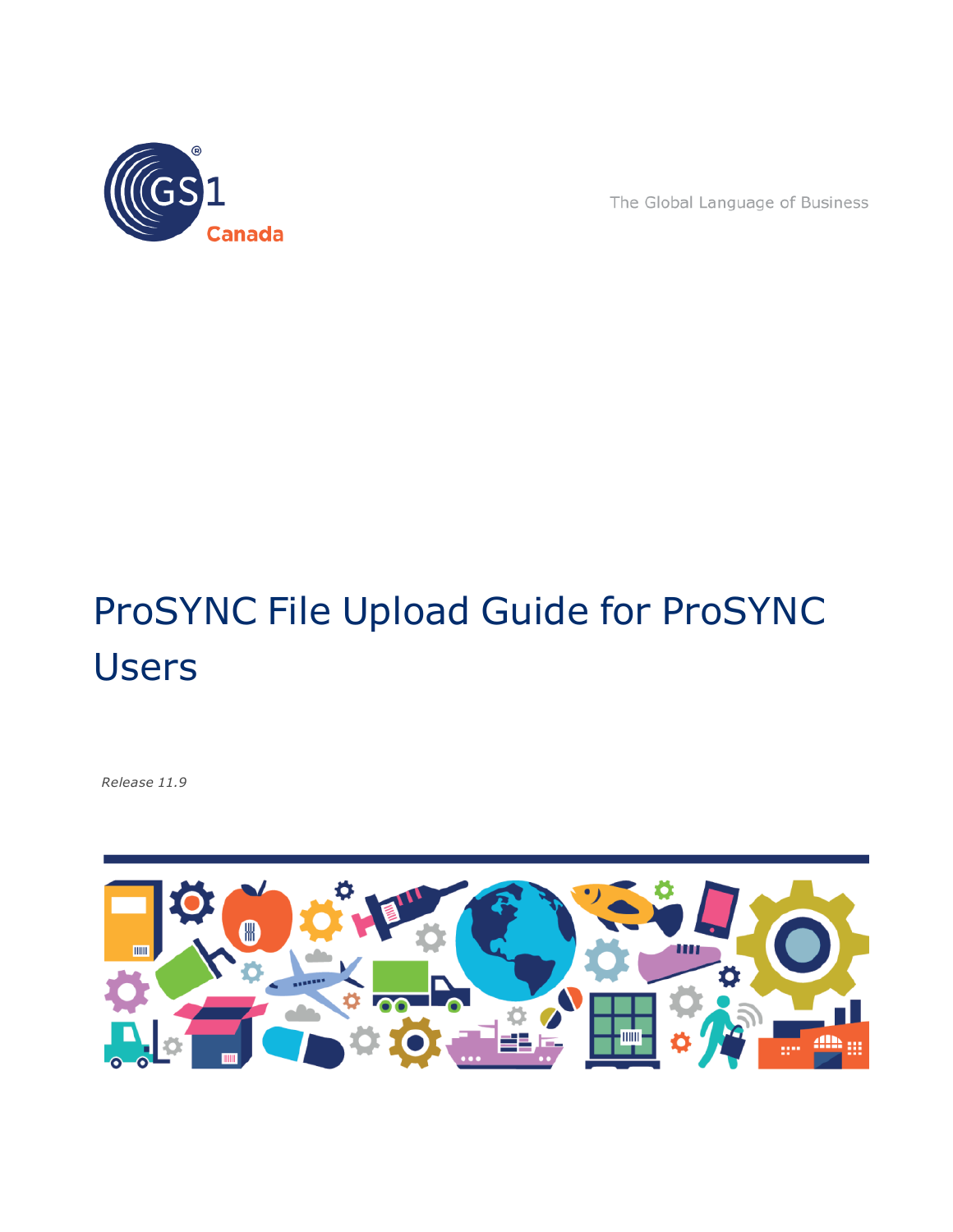ProSYNC File Upload Guide for ProSYNC Users

The information contained in this document is privileged and confidential and may otherwise be exempt from disclosure under applicable law. It is intended solely for the entity with whom GS1 Canada has contracted for the purposes set forth in such contract. Use of the information in this document is for the designated recipient only and any dissemination, distribution or copying of this material by any entity other than the designated recipient is strictly prohibited without the express written consent of GS1 Canada.

If you obtain access to GS1 Canada information that is not intended for you, please notify GS1 Canada immediately.

Information in this document is subject to change without notice.

Product names mentioned herein may be trademarks and/or registered trademarks of their respective companies.

Published in Canada 2020-11

Copyright © 2020 GS1 Canada. All rights reserved.

GS1 Canada 1500 Don Mills Road, Suite 800 Toronto, Ontario, M3B 3K4 P 416.510.8039 P 1.800.567.7084 F 416.510.1916 E ECCnetsupport@gs1ca.org www.gs1ca.org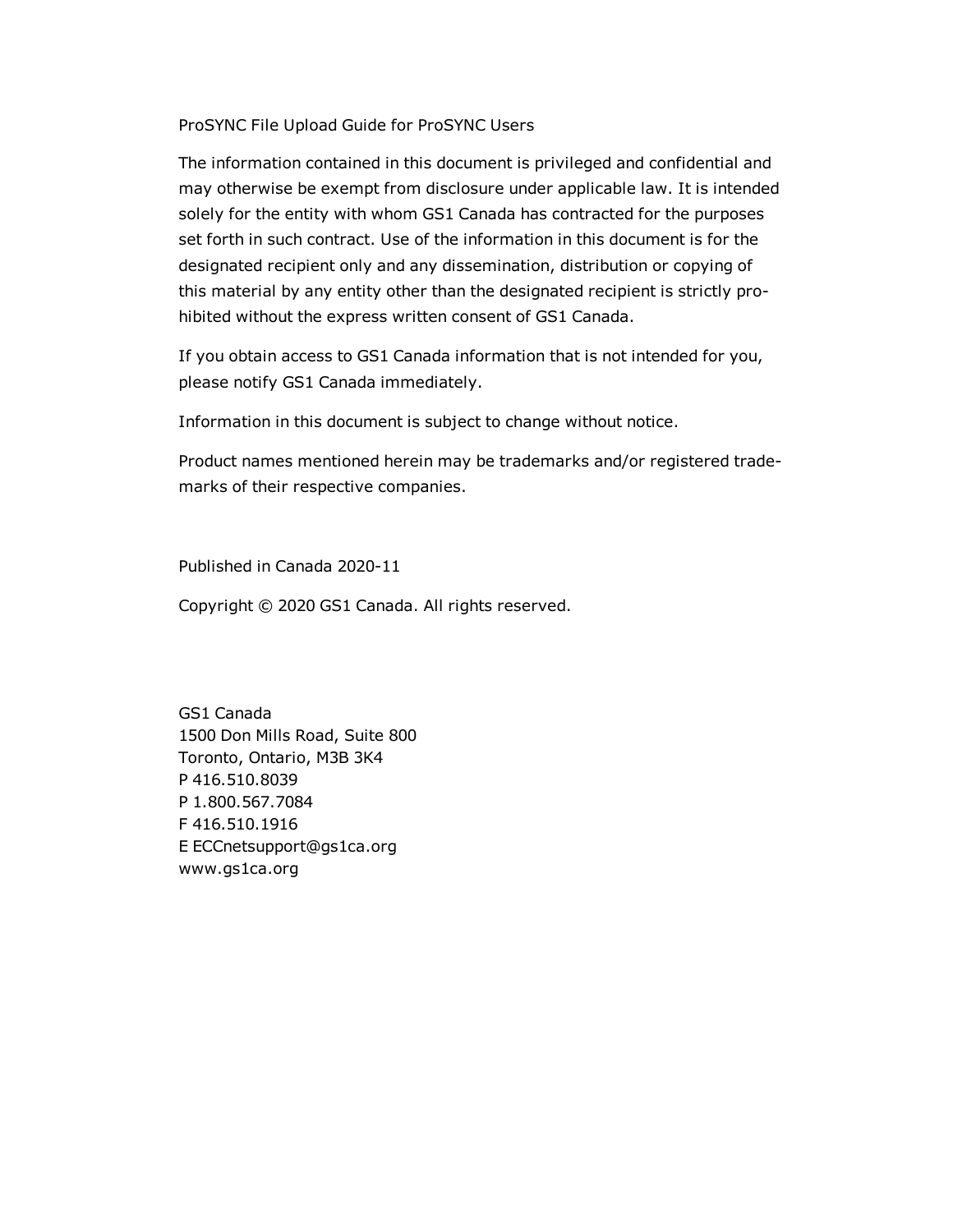# **Contents**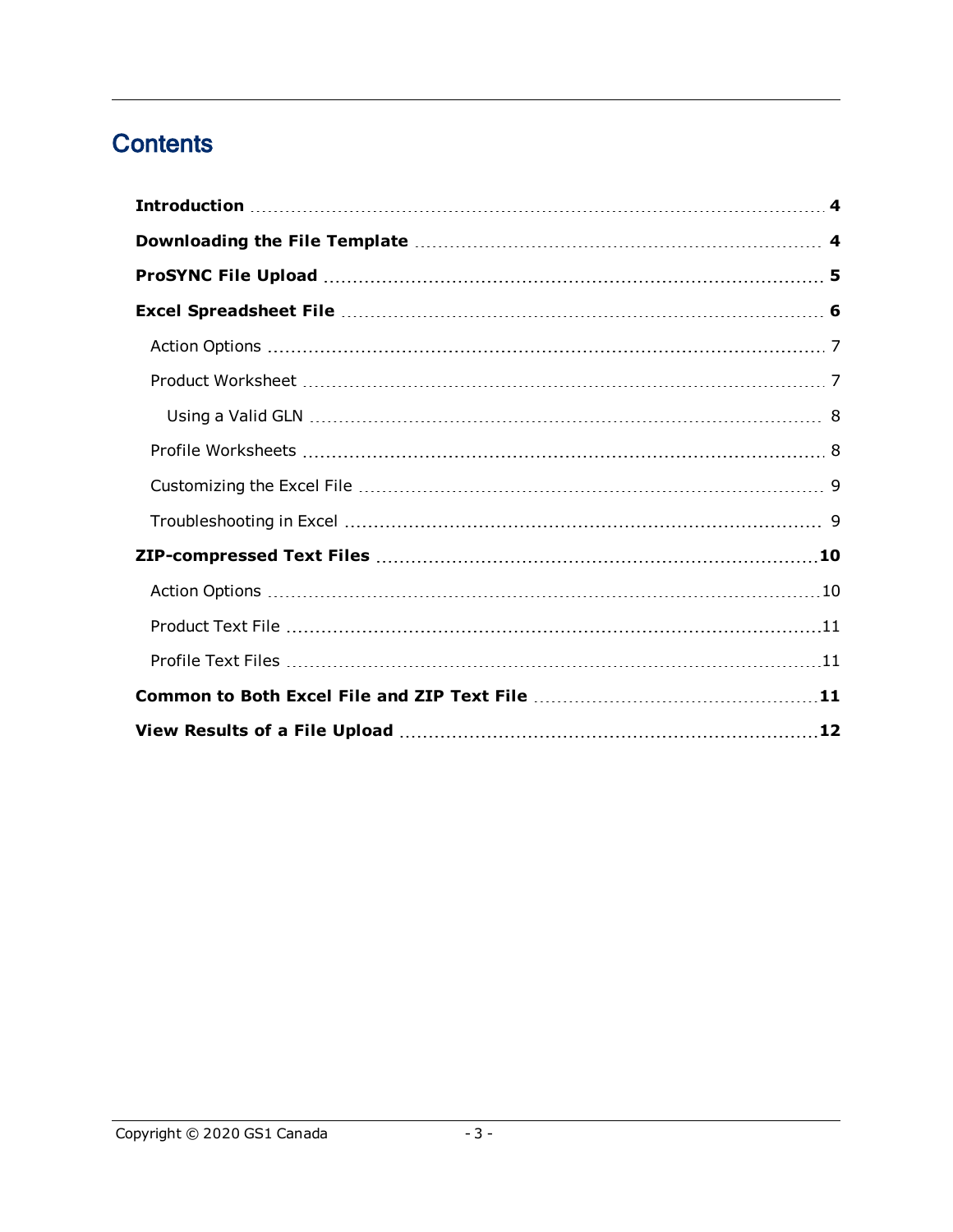

## <span id="page-3-0"></span>**Introduction**

This document describes how to upload product data to ProSYNC.

File Upload simplifies the data loading process for suppliers.

After you download and specify product attribute values to the file of your choice, there are two methods to upload data:

- ProSYNC File Upload
- Machine to Machine (M2M) File Upload

File upload supports the following file formats:

- **Excel Spreadsheet File**
- Zip-compressed Text Files

To use the Excel File Upload function, you must have Microsoft Excel version 2007 or higher installed on your local computer.

To start using File Upload, contact GS1 Canada and ask to have this feature turned on.

## <span id="page-3-1"></span>**Downloading the File Template**

Read this chapter to learn about how to download the File Upload template in either Excel format or text format.

Steps:

1. Log into ProSYNC.

The ProSYNC workspace appears.

- 2. Select the File Upload tab.
- 3. Select the Product Attributes sub tab.

Step-by-step instructions appear to help you download the blank template in either Excel format or in text format.

- 4. For the Excel format, do the following:
	- a. Select the Excel format radio button.
	- b. Click Download.

The file is downloaded.

- c. Save the blank data template in an appropriate data folder and name the file according to your company's file naming conventions.
- d. Open the file from your download folder in Microsoft Excel.
- e. In the blank spreadsheet, select the Product tab.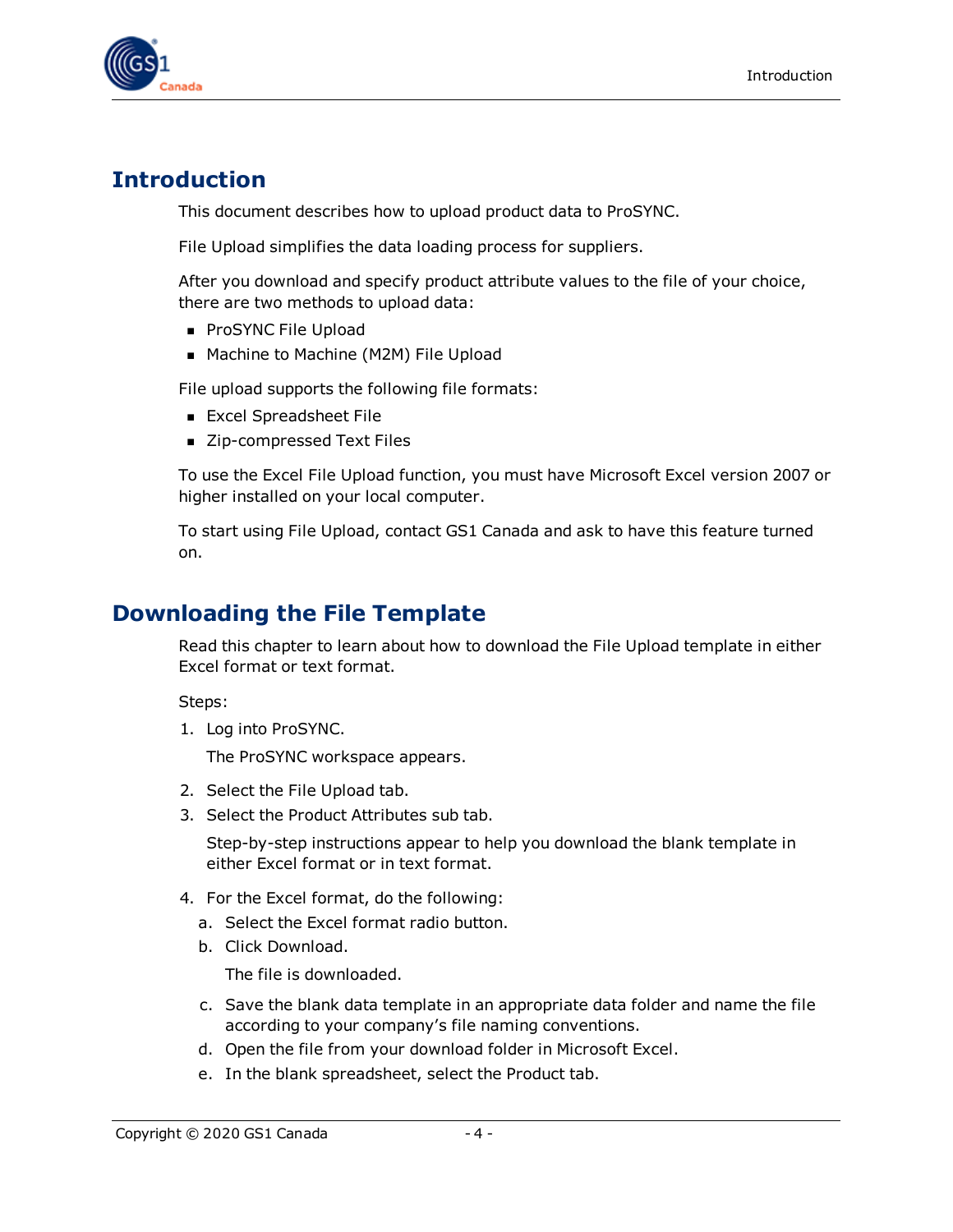

- f. In column A (Action), you must specify what action you want to take with the product described in the row.
- g. Specify data values for all required attributes on all worksheets in the upload file.
- h. Save the Excel File Upload file.

For a description of the Excel file, see "Excel Spreadsheet File" [\(page](#page-5-0) 6).

- 5. For the text format, do the following:
	- a. Select the text format radio button.
	- b. Click Download.
	- c. The file is downloaded.
	- d. From the downloaded ZIP file, extract all text files to an appropriate data folder, according to your company's conventions.
	- e. In each text file, specify what action you want to take and specify data values for all required attributes.
	- f. Save each text file after you specify product data.
	- g. Save all ten text files to a ZIP file.

For a description of the ZIP text file, see "Zip-compressed Text Files" [\(page](#page-9-0) 10).

You are ready to upload your data file.

## <span id="page-4-0"></span>**ProSYNC File Upload**

This upload method uses the ProSYNC user interface. You can upload data in either the Excel format or ZIP text format.

Steps:

- 1. If you are not already logged in to ProSYNC, do so now. The ProSYNC workspace appears.
- 2. Select the File Upload tab.
- 3. Select the Product Attributes sub tab.

Step-by-step instructions appear to help you with the process.

4. In the Product Attributes sub tab, follow the instruction to browse to the loaded template in either Excel format or in text format.

For help with loading the template with data, see "File Template Download".

5. To ensure that uploaded compliant GTINs are approved and released to your trading partners, select the Approval compliant GTINs check box.

To approve each uploaded product manually, clear the Approval compliant GTINs check box.

6. Click Upload.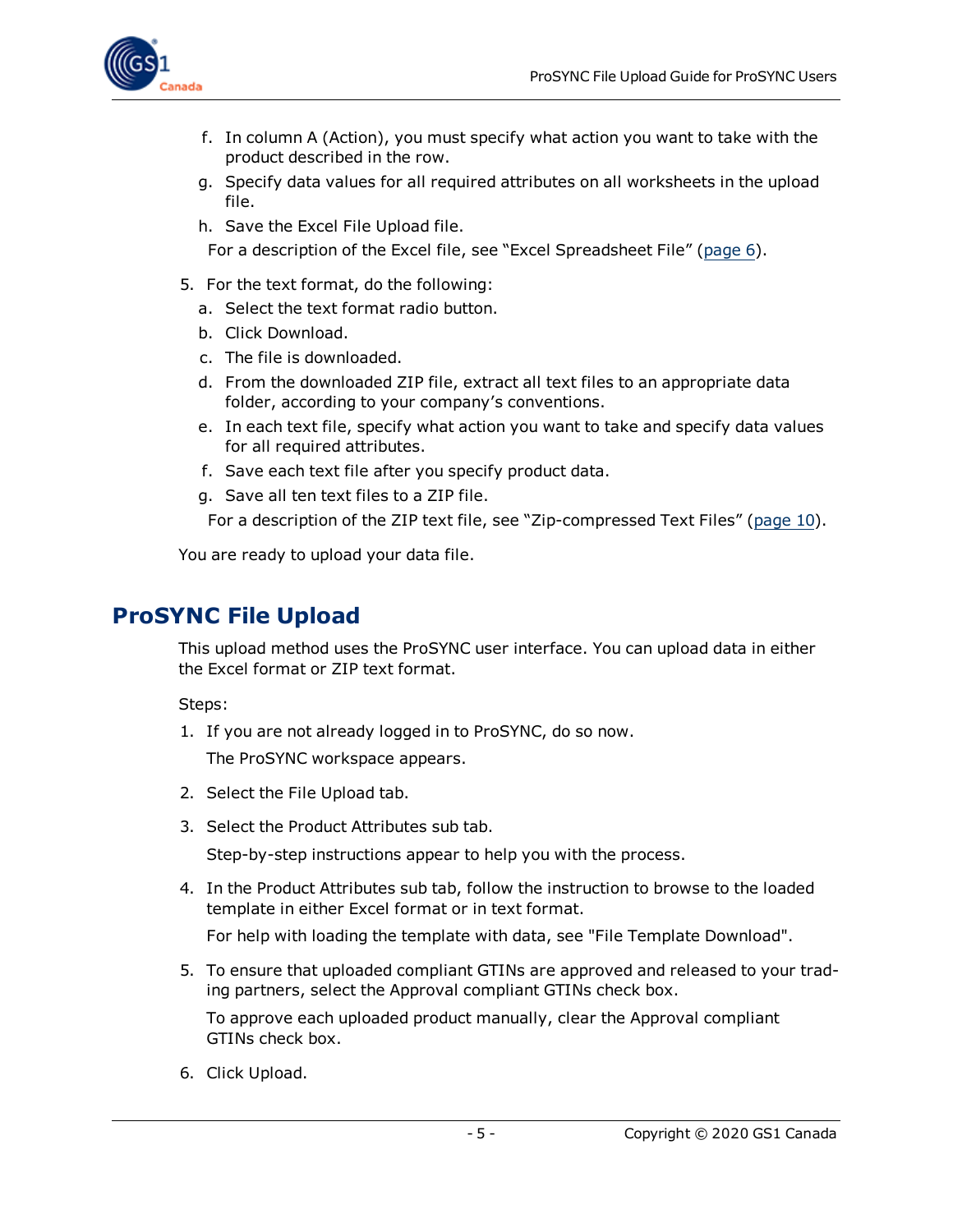

The amount of time this action takes depends on the size of the file. The upload process includes validation of the data. This process happens in the background and you do not have to wait for the upload process to complete.

After the upload process is complete, you receive an email notification. If you do not receive a notification for this action, contact your system administrator.

## <span id="page-5-0"></span>**Excel Spreadsheet File**

You must have Microsoft Excel version 2007 or higher installed on your local computer.

The upload file contains 13 worksheets. The names of the worksheets and a short description appear below:

- $\blacksquare$  Product Contains key reference data and product information.
	- For a more detailed description of data in this worksheet, see "Product Worksheet" [\(page](#page-6-1) 7). For more information about Profiles see "Profile Worksheets" [\(page](#page-7-1) 8).
- Selection Code Contains profile information. Define selection code details here and reuse the profile ID with Product data.
- **n** Import Classification Define import classification code details here and reuse the profile ID with Product data.
- **n** Legal Contains profile information. Define the legal details (tax, advertising, discount rules, etc.) here and reuse the profile ID with Product data.
- <sup>n</sup> Product Certification Define product certification details here and reuse the profile ID with Product data.
- Manufacturer Contains profile information. Define the manufacturer details here and reuse the profile ID with Product data.
- **n** Shipping Contains profile information. Define the shipping details here and reuse the profile ID with Product data.
- Drug Product Information Contains profile information. Define the drug product details here and reuse the profile ID with Product data.
- Product Contents Indicate packaging hierarchy structure and how GTINs are linked.
- **n** Ingredients List Specify details around ingredients for each GTIN.
- Peg Measurement Indicate multiple peg location and size measurements per GTIN.
- **Retail Price On Trade Item Indicate multiple currency values per GTIN. Only** CAD (Canada Dollars) and USD (United States Dollars) are supported at this time.
- Lowes Related Product Info Indicate additional product information required as per Lowe's requirements. Maximum of 25 iterations of this attribute is allowed.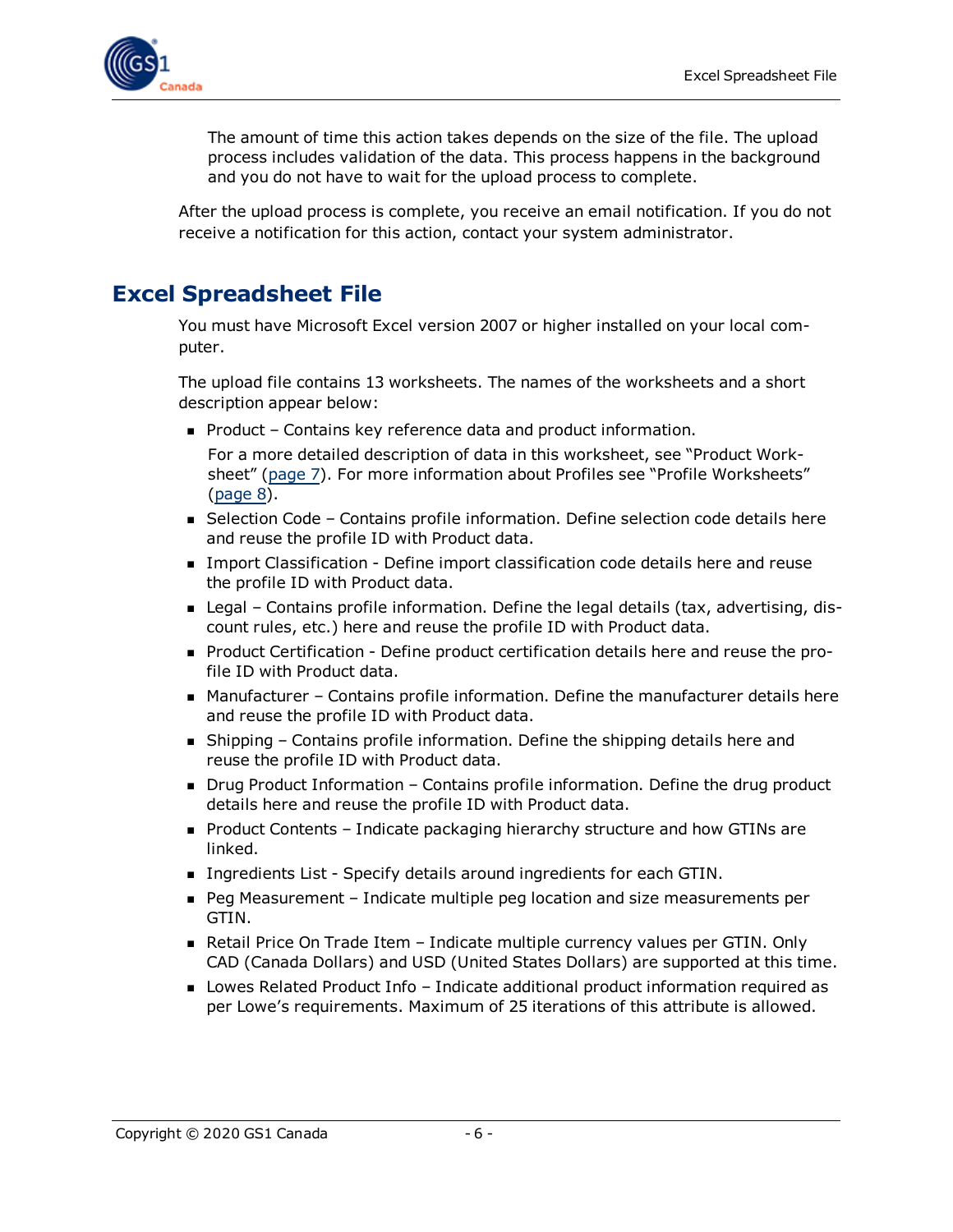

## <span id="page-6-0"></span>**Action Options**

In the Product tab of the Excel spreadsheet you must specify what action you plan to take with the GTIN.

Options are:

- $\blacksquare$  Add Product is new to the system.
- Update Revise an existing GTIN record. All values including blank values for all fields in the File Upload file are updated in the system.
- Partial Update Revise an existing GTIN record. In the File Upload file, only fields that contain values are updated in the system.
- Delete Remove GTIN from your product catalogue.

#### <span id="page-6-1"></span>**Product Worksheet**

This is the main worksheet for product attributes.

There are three column headers:

- Row  $1$  Groups columns into sets
- $\blacksquare$  Row 2 Contains some information about the attribute
- Row  $3$  Contains attribute names

To specify values for attributes, start with row four. Use one row per GTIN.

The Product worksheet is grouped into the following sets of columns:

- Action For each GTIN, you must specify a value in the Action column. For example, you can add one GTIN, update another and delete a third using the same file in a single upload transaction.
- $\blacksquare$  Key GLN and GTIN identifiers
- Profiles These values are specific to File Upload
- Core Product Information
- **Product Information**
- **Dramarked Inner**
- **n** Marketing Information
- Marketing Information Product Certifications
- Marketing Information Product Claims
- Allergen
- **Nutrition Information**
- **Deap** Other Information
- **Hardlines**
- $\blacksquare$  Rx Information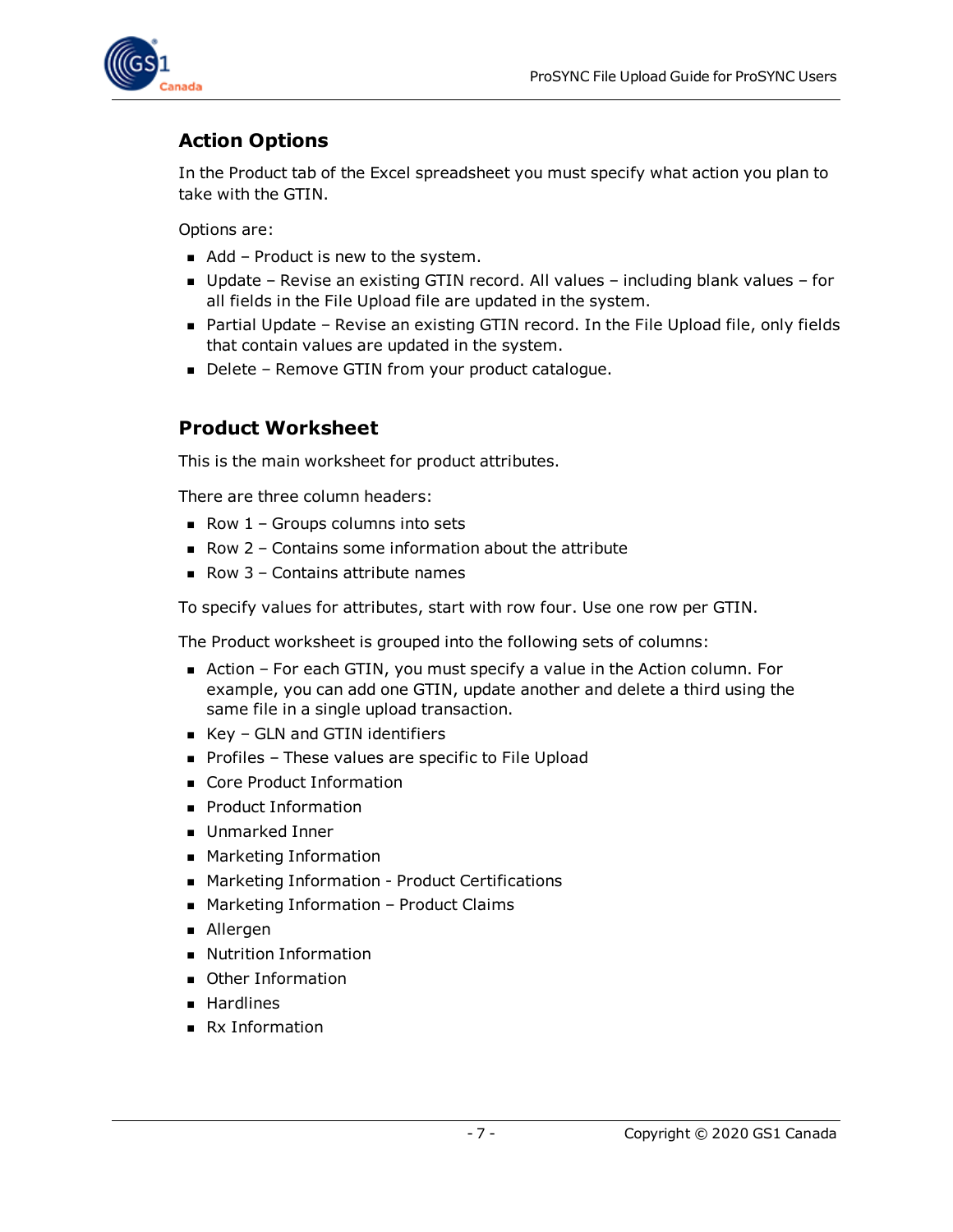

- **n** Medical Surgical
- Lowe's

For product attribute descriptions, see the ECCnet Registry [Attribute](https://www.gs1ca.org/files/ECCnet_Registry_Attributes_Guide.xlsx) Guide <https://www.gs1ca.org/files/ECCnet\_Registry\_Attributes\_Guide.xlsx>.

Values in the Profiles group are specific to File Upload. Use profile ID values from various profile worksheets. For more information, see "Profile Worksheets" [\(page](#page-7-1) 8).

To specify attribute values, type or paste the value into the cell under the attribute name. Note that when you specify a code value, you must specify it in the correct format. For example, when you are specifying a unit of measure (UOM) value of "grams", you must specify it the way that it appears on the user interface; "gr" or "GR" (not case sensitive) not "gram" or "grams".

For a description of code list values, see the ECCnet Registry [Attribute](https://www.gs1ca.org/files/ECCnet_Registry_Attributes_Guide.xlsx) Guide <https://www.gs1ca.org/files/ECCnet\_Registry\_Attributes\_Guide.xlsx>.

#### <span id="page-7-0"></span>**Using a Valid GLN**

In the Product worksheet, you must specify a Global Location Number (GLN) that is valid for the file upload process. If your company uses multiple GLNs, only one of them is valid for this process.

To locate the valid GLN:

- 1. In the ProSYNC workspace, select the Company tab. The company name appears.
- 2. Click the company name.

The General Information area appears, showing two sub tabs.

In the Core sub tab, near the bottom of the page, use UCC Global Location Identifier.

#### <span id="page-7-1"></span>**Profile Worksheets**

The purpose of Profiles is to reduce the amount of work when describing product information. For example, if you have a number of products produced by the same manufacturer, you can specify the manufacturer's profile ID for each GTIN, instead of specifying the manufacturer's name, address, GLN and invoicing information each time.

When you specify a profile ID, the system reads the ID and pulls information from the appropriate profile worksheet. Spreadsheet profile attribute reference values are used only when uploading data from the Excel spreadsheet. These references are not stored in the ProSYNC database.

The Profile worksheets are: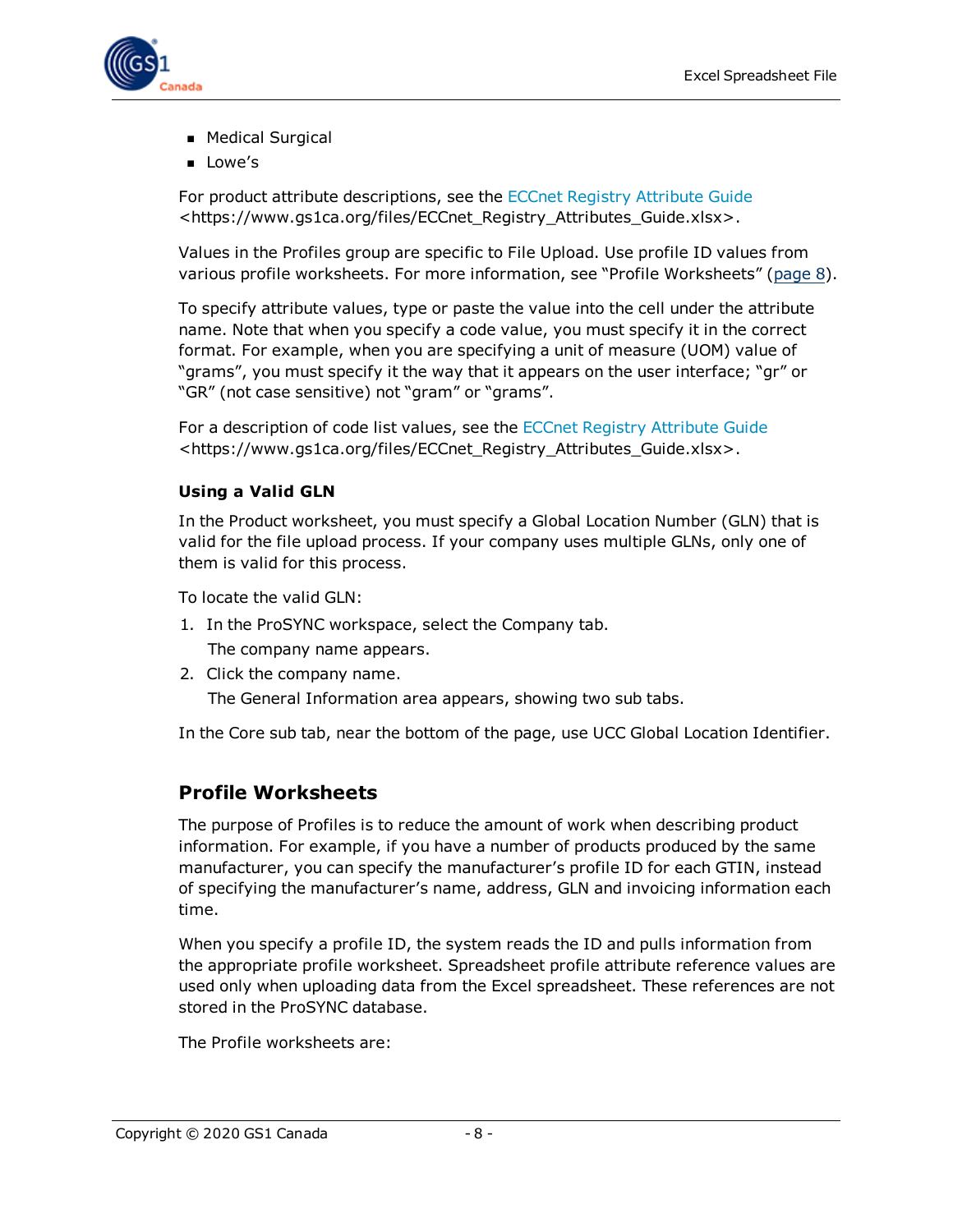

- $\blacksquare$  Selection code Mandatory in ECCnet for all new products
- **n** Import Classification Optional
- $\blacksquare$  Legal Optional
- **Product Certification Optional**
- Manufacturer Optional
- $\blacksquare$  Shipping Optional
- Drug Product Information Optional

In each case, if you are specifying a profile ID in the Product worksheet, you must also select Add for that profile ID in the appropriate Profile worksheet.

## <span id="page-8-0"></span>**Customizing the Excel File**

You can revise the Excel file to suit your unique business application or to simplify the appearance of the spreadsheet.

What you cannot change:

- **n** Attribute names that appear in row three (light blue colour)
- **Norksheet tab names**
- Data format for any cell

What you can change:

- Delete columns in any worksheet, as long as the attribute is not mandatory or is not dependent on another attribute value.
- Change the order of columns in any worksheet.
- Delete any worksheet.

Caution: If you delete a worksheet, make sure that it is not needed for linking products in a packaging hierarchy or for a profile that is referenced in the Product tab.

#### <span id="page-8-1"></span>**Troubleshooting in Excel**

**Issue**: Cannot paste formulas or comments when copying cell contents from one Excel workbook to another Excel workbook.

**Description**: If you try to copy from one Excel workbook to another workbook that is open in a separate instance of Excel, the Paste Special function behaves differently than copying from one workbook to another workbook in the same instance of Excel.

The different behaviour of the Paste Special function in this case is a known issue for Microsoft Excel [<https://support.microsoft.com/en-us/kb/917637>](https://support.microsoft.com/en-us/kb/917637).

**Workaround**: Open the two workbooks in the same instance of Excel. With one workbook open, use the Open dialogue box within Excel to open the second workbook.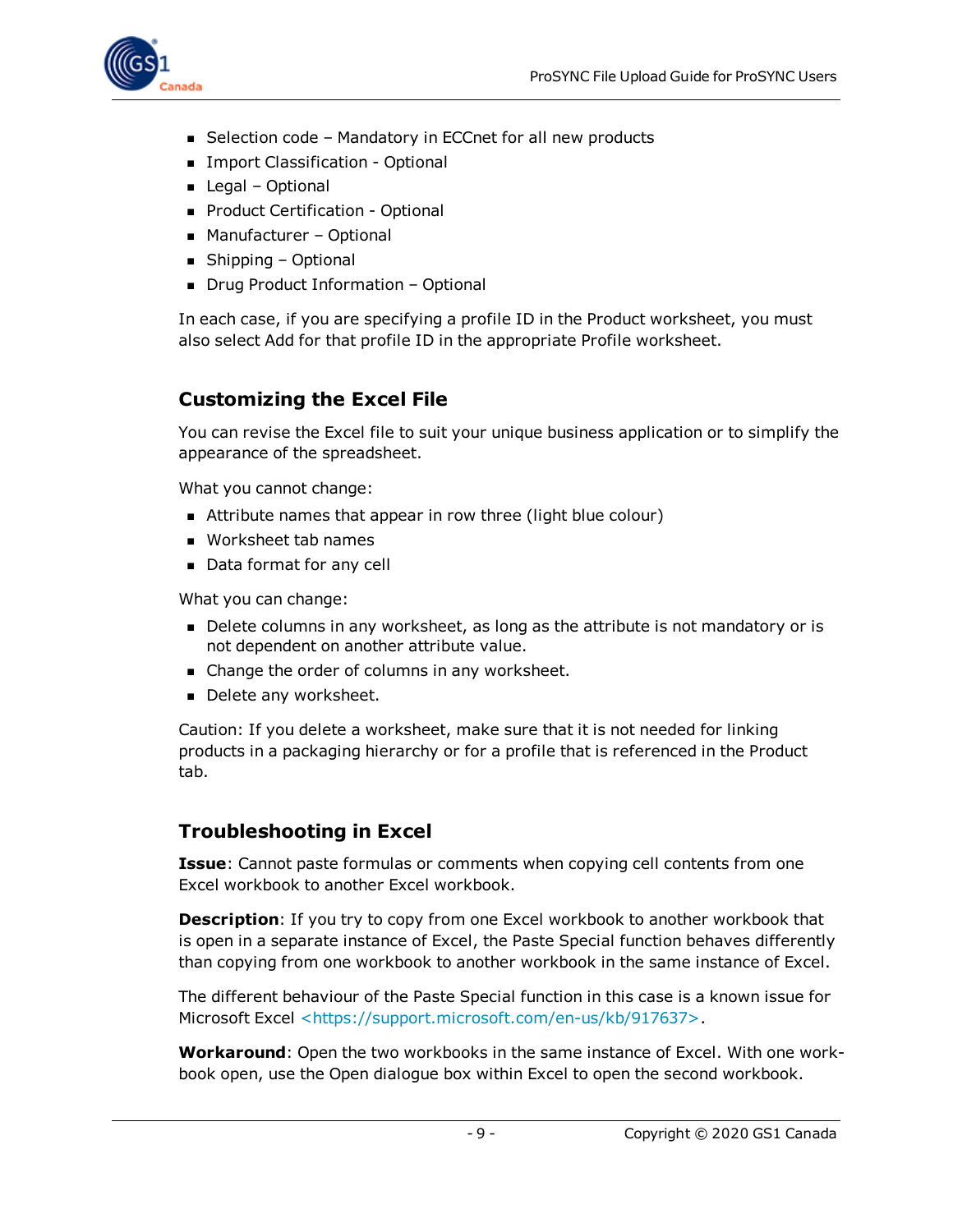

## <span id="page-9-0"></span>**ZIP-compressed Text Files**

The ZIP file contains 13 text files. The data elements in these files are delimiter separated using a vertical bar character (|).

The file names and a short description appear below:

- FileUpload\_Product.txt Contains key reference data and product information. For a more detailed description of data in this file, see "Product Text File" ([page](#page-10-0) [11\)](#page-10-0). For more information about Profiles see "Profile Text Files" ([page](#page-10-1) 11).
- FileUpload ProductLine.txt Contains profile information. Define selection code details here and reuse the profile ID with Product data.
- FileUpload\_ImportClassification.txt Define import classification code details here and reuse the profile ID with Product data.
- FileUpload\_Legal.txt Contains profile information. Define the legal details (tax, advertising, discount rules, etc.) here and reuse the profile ID with Product data.
- FileUpload\_ProductCertification.txt Define product certification details here and reuse the profile ID with Product data.
- FileUpload\_Manufacturer.txt Contains profile information. Define the manufacturer details here and reuse the profile ID with Product data.
- FileUpload\_Shipping.txt Contains profile information. Define the shipping details here and reuse the profile ID with Product data.
- FileUpload\_DrugProductInformation.txt Contains profile information. Define the drug product details here and reuse the profile ID with Product data.
- FileUpload\_ProductContents.txt Indicate packaging hierarchy structure and how GTINs are linked.
- FileUpload\_IngredientsList.txt Specify details around ingredients for each GTIN.
- FileUpload\_PegMeasurement.txt Indicate multiple peg location and size measurements per GTIN.
- FileUpload\_RetailPriceOnTradeItem.txt Indicate multiple currency values per GTIN. Only CAD (Canada Dollars) and USD (United States Dollars) are supported at this time.
- FileUpload\_LowesRelatedProductInfo.txt Indicate additional product information required as per Lowe's requirements. Maximum of 25 iterations of this attribute is allowed.

#### <span id="page-9-1"></span>**Action Options**

In the Product text file you must specify what action you plan to take with the GTIN.

Options are:

- $\blacksquare$  Add Product is new to the system.
- $\blacksquare$  Update Revise an existing GTIN record. All values including blank values for all fields in the File Upload file are updated in the system.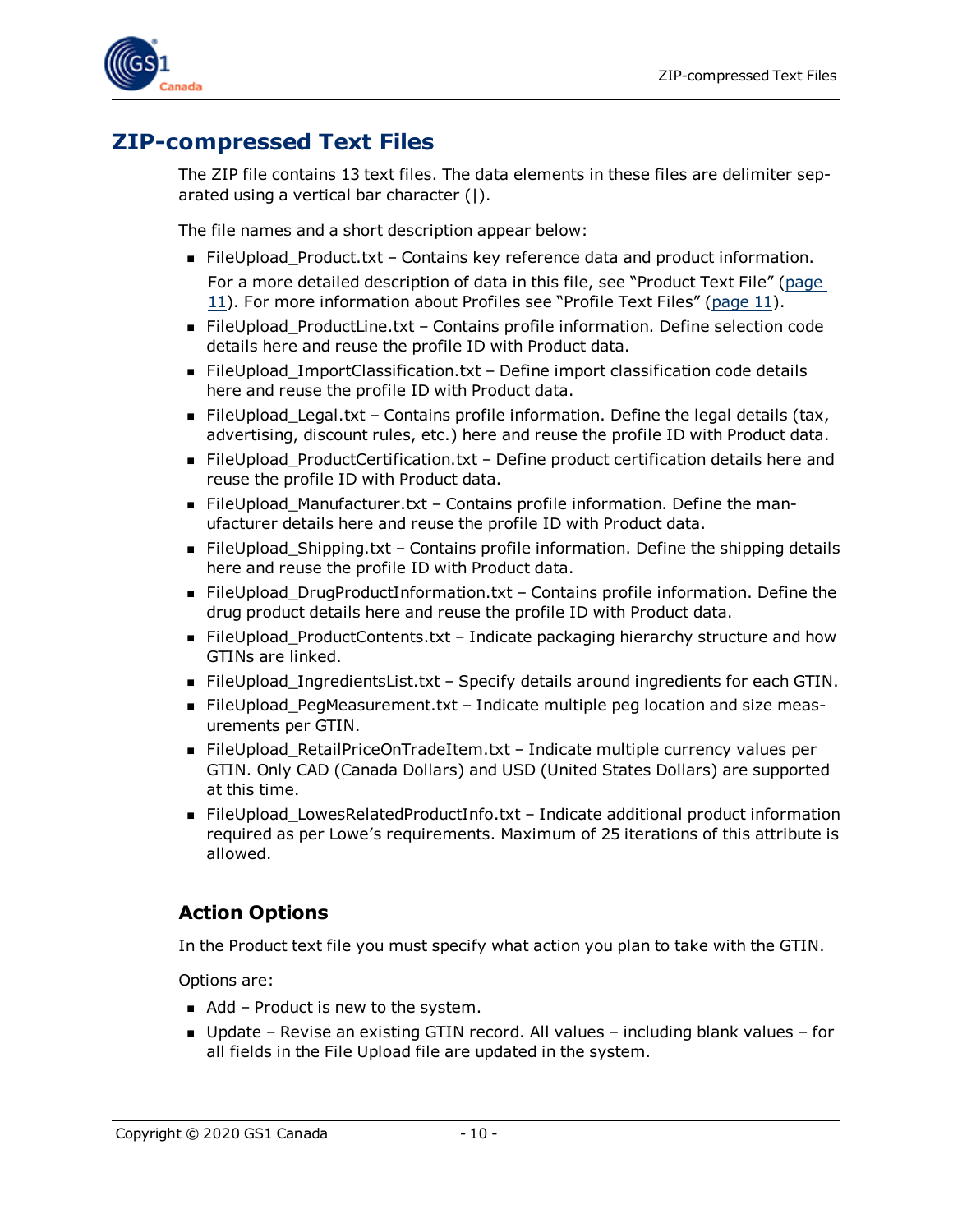

- **n** Partial Update Revise an existing GTIN record. In the File Upload file, only fields that contain values are updated in the system.
- Delete Remove GTIN from your product catalogue.

#### <span id="page-10-0"></span>**Product Text File**

This is the main text file for product attributes.

For product attribute descriptions, see the *ECCnet Registry Attribute Guide* on the ECCnet Registry Technical [Documents](https://www.gs1ca.org/apps/eccnet/documents.asp) page.

Values in the Profiles group of text files are specific to File Upload. Use profile ID values from various profile text files. For more information, see "Profile Text Files".

## <span id="page-10-1"></span>**Profile Text Files**

The purpose of Profiles is to reduce the amount of work when describing product information. For example, if you have a number of products produced by the same manufacturer, you can specify the manufacturer's profile ID for each GTIN, instead of specifying the manufacturer's name, address, GLN and invoicing information each time.

When you specify a profile ID, the system reads the ID and pulls information from the appropriate profile text file. Text file profile attribute reference values are used only when uploading data from zip-compressed text files. These references are not stored in the ProSYNC database.

The Profile text files are:

- FileUpload\_ProductLine.txt Mandatory in ECCnet for all new products.
- FileUpload\_ImportClassification.txt Optional
- FileUpload\_Legal.txt Optional
- FileUpload\_ProductCertification Optional
- FileUpload\_Manufacturer.txt Optional
- FileUpload\_Shipping.txt Optional
- FileUpload\_DrugProductInformation.txt Optional

In each case, if you are specifying a profile ID in the Product text file, you must also specify *Add* for that profile ID in the appropriate Profile text file.

## <span id="page-10-2"></span>**Common to Both Excel File and ZIP Text File**

When you want to perform an action on a GTIN, you must specify the action as one of the mandatory field values. You can specify one of the following: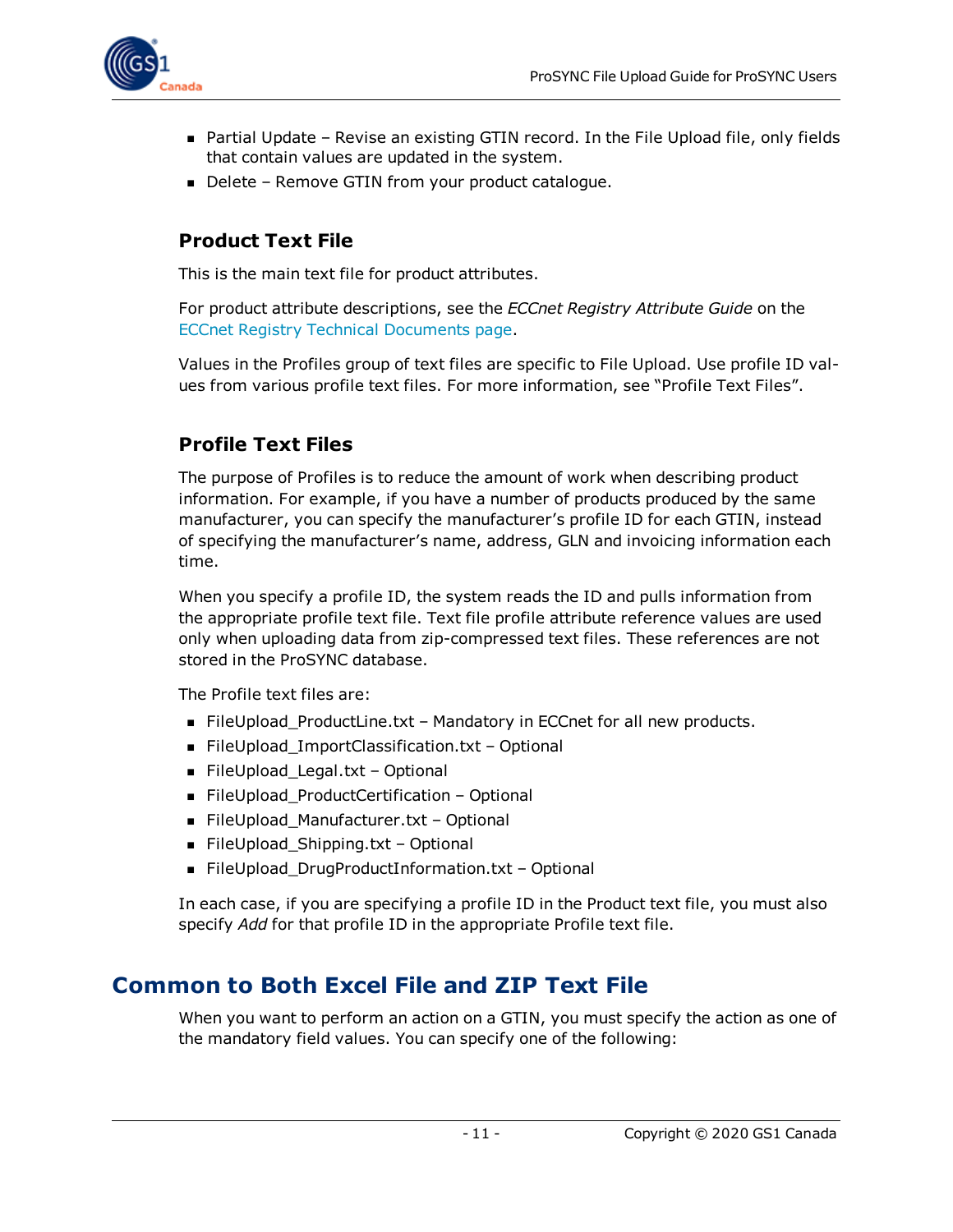

- <sup>n</sup> Add
- **D** Update
- **n** Partial Update
- <sup>n</sup> Delete

To add or update a GTIN, this list shows the minimum set of mandatory attributes required to identify and process a product:

- <sup>n</sup> GLN
- $-$  GTIN
- **g** GTIN Type
- **n** Channels of Distribution
- English Short Description
- **ECCnet Classification**
- Total Units (if hierarchy is loaded)

For example, to update product attributes, in Action, specify Update. You must identify the product using the minimum set of attributes above and then specify all other appropriate attribute values.

To partially update a GTIN, you must state the Action, and the following attributes are mandatory:

- <sup>n</sup> GLN
- $-$  GTIN
- **GTIN Type**

To delete a GTIN, you must state the Action, and the mandatory attribute values are: GLN and GTIN.

# <span id="page-11-0"></span>**View Results of a File Upload**

To view results of the upload, including any validation errors, in ProSYNC do the following:

- 1. Select the Reports tab.
- 2. Click your company name. The Audit Trail page appears.
- 3. In From Date and To Date, specify the start and end of a range of dates.
- 4. In Report Type, specify "File Upload Report".
- 5. To reduce the size of the report, in Status, select a status value.

The report will show only those events with the selected status value.

6. Click Go.

The report appears in the lower part of the page, similar to the example in the picture below.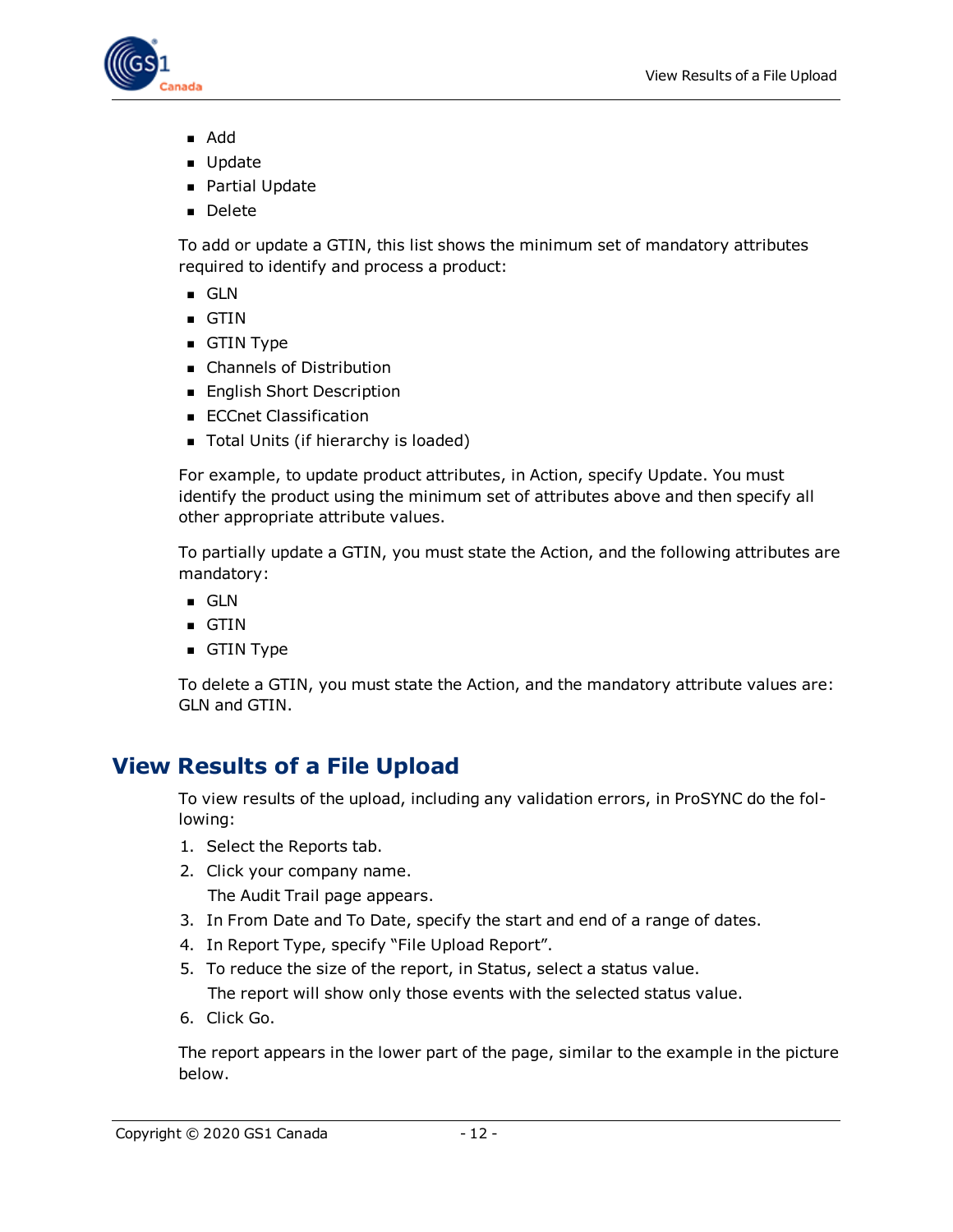

| <b>Time</b>         | <b>Description</b>                             | <b>User</b>         | <b>Status/Severity</b> |
|---------------------|------------------------------------------------|---------------------|------------------------|
| 05/14/2014 11:06 AM | E Batch Processor - Response Manager           | <b>RatchProcess</b> | <b>SUCCESS</b>         |
| 05/13/2014 10:06 AM | E Audit GDSN Export - 1172                     | <b>BatchProcess</b> | <b>SUCCESS</b>         |
| 05/08/2014 1:51 PM  | E Batch Processor - Response Manager           | <b>BatchProcess</b> | <b>SUCCESS</b>         |
| 05/02/2014 2:50 PM  | File Upload Report - 1172                      | Kate                | <b>SUCCESS</b>         |
| 05/02/2014 2:42 PM  | H Marketing and Nutrition Export - 1172        | <b>BatchProcess</b> | <b>SUCCESS</b>         |
| 05/02/2014 2:41 PM  | El File Upload Report - 1172                   | Kate                | <b>SUCCESS</b>         |
| 05/02/2014 2:40 PM  | E File Upload Report - 1172                    | Kate                | <b>FAILED</b>          |
| 05/02/2014 2:17 PM  | <b>H</b> Marketing and Nutrition Export - 1172 | <b>BatchProcess</b> | <b>SUCCESS</b>         |
| 05/02/2014 1:59 PM  | E File Upload Report - 1172                    | Kate                | <b>SUCCESS</b>         |
| 05/02/2014 10:28 AM | E File Upload Report - 1172                    | Kate                | <b>SUCCESS</b>         |
| 05/02/2014 10:22 AM | El File Upload Report - 1172                   | Kate                | <b>SUCCESS</b>         |
| 05/02/2014 10:22 AM | E File Upload Report - 1172                    | Kate                | <b>FAILED</b>          |
| 05/02/2014 10:22 AM | El File Upload Report - 1172                   | Kate                | <b>SUCCESS</b>         |
|                     |                                                |                     |                        |

The File Upload Report shows a status for each time you perform a File Upload. Status values are:

- Success Upload is complete with no errors.
- <sup>n</sup> Active Upload is in progress. For a current assessment of upload status, press F5 to refresh the page.
- Failed Upload process has failed due to issues with file format.
- <sup>n</sup> Errors Upload is complete. Some data might be saved with errors and some data might not be saved because mandatory attribute values are missing. To view details of these errors, expand the upload report Description.